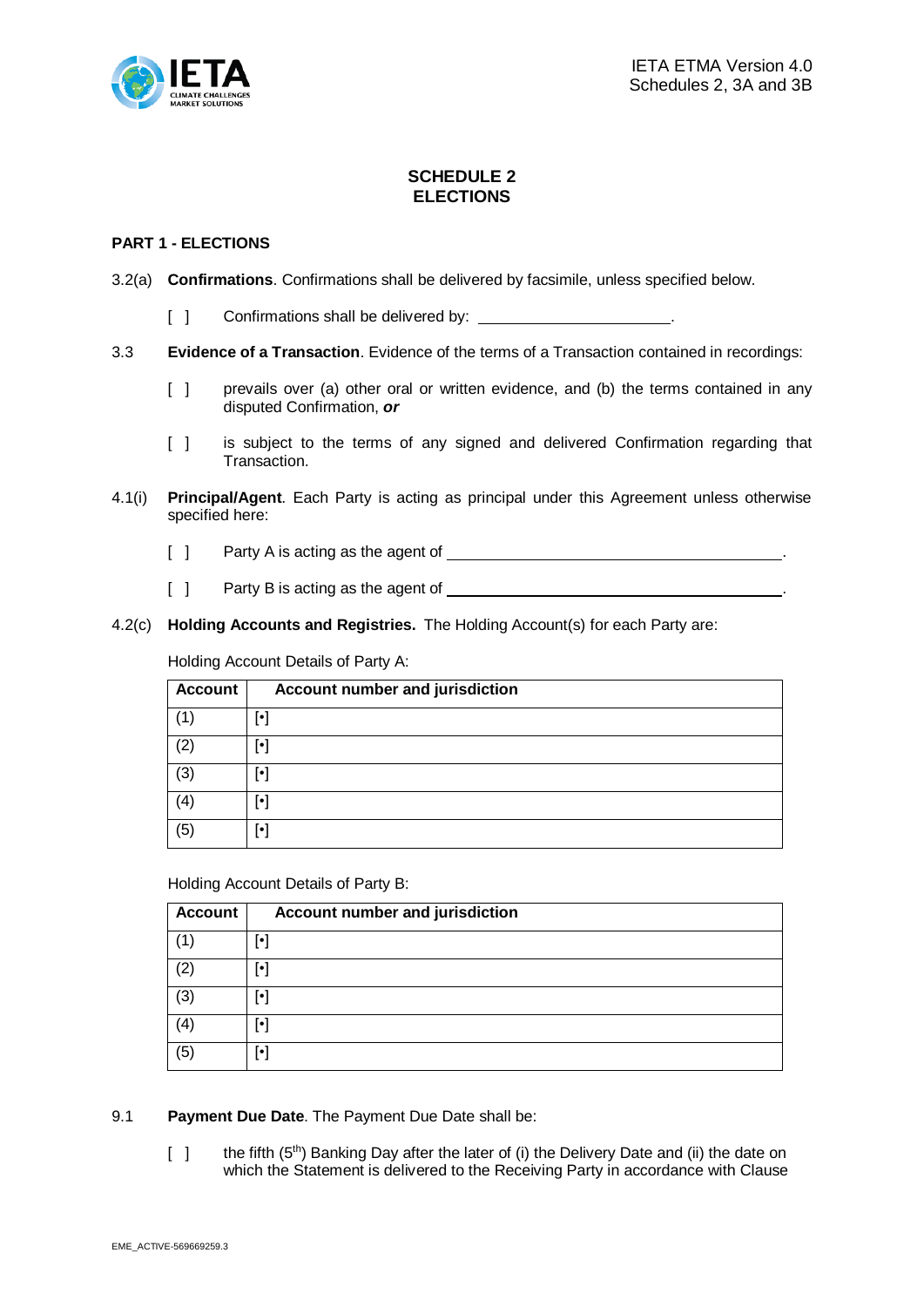

#### 9.2 (*Statement*); *or*

- $\begin{bmatrix} 1 \end{bmatrix}$  the later of (i) the twentieth (20<sup>th</sup>) day of the month following the month in which the relevant Delivery Date occurred (or, if such day is not a Banking Day, the immediately following Banking Day) and (ii) the fifth (5<sup>th</sup>) Banking Day after the date on which the Statement is delivered to the Receiving Party in accordance with Clause 9.2 (*Statement*).
- 9.4(a) **Disputed Payments**. For the purposes of Clause 9.4(a) (*Disputed Payments*):
	- [ ] sub-paragraph (i) applies, *or*
	- [ ] sub-paragraph (ii) applies.
- 9.4(b) **Disputed Payments**. Reference of disputed amounts to an Expert for determination in accordance with Clause 18.9 (*Expert Determination*):
	- [ ] applies, **or**
	- [ ] does not apply.

#### 9.7 **Account Pairs**.

If physical netting of deliveries under Clause 9.7 (*Physical Netting of Deliveries*) applies, the applicable Account Pair(s) specified for such purposes is as follows:

| Party A is (are): | ∸and |
|-------------------|------|
|                   |      |
| Party B is (are): |      |

- 9.7 **Physical Netting of Deliveries**. Physical netting of deliveries under Clause 9.7 (*Physical Netting of Deliveries*) applies unless otherwise specified here:
	- [ ] does not apply.
- 12.1 **Excess Emissions Penalty**. Excess Emissions Penalty does not apply unless otherwise specified here:
	- [ ] Excess Emissions Penalty applies.

If Excess Emissions Penalty applies, sub-paragraphs (a) and (b) of the definition of EEP Amount shall apply unless otherwise specified here:

- [ ] sub-paragraph (b) of the definition of EEP Amount does not apply.
- 13.2 **Force Majeure Termination Payment**. If no Delivering Party's Holding Account is specified for the Party acting as Delivering Party in the FM Affected Transaction, sub-paragraph (a) (*No Termination Payment*) of Clause 13.2 (*Force Majeure Termination Payment*) applies unless otherwise specified here:
	- [ ] sub-paragraph (b) (*Two-way Market Quotation Termination Payment*) of Clause 13.2 (*Force Majeure Termination Payment*) applies, *or*
	- [ ] sub-paragraph (c) (*Two-way Loss Termination Payment*) of Clause 13.2 (*Force Majeure Termination Payment*) applies.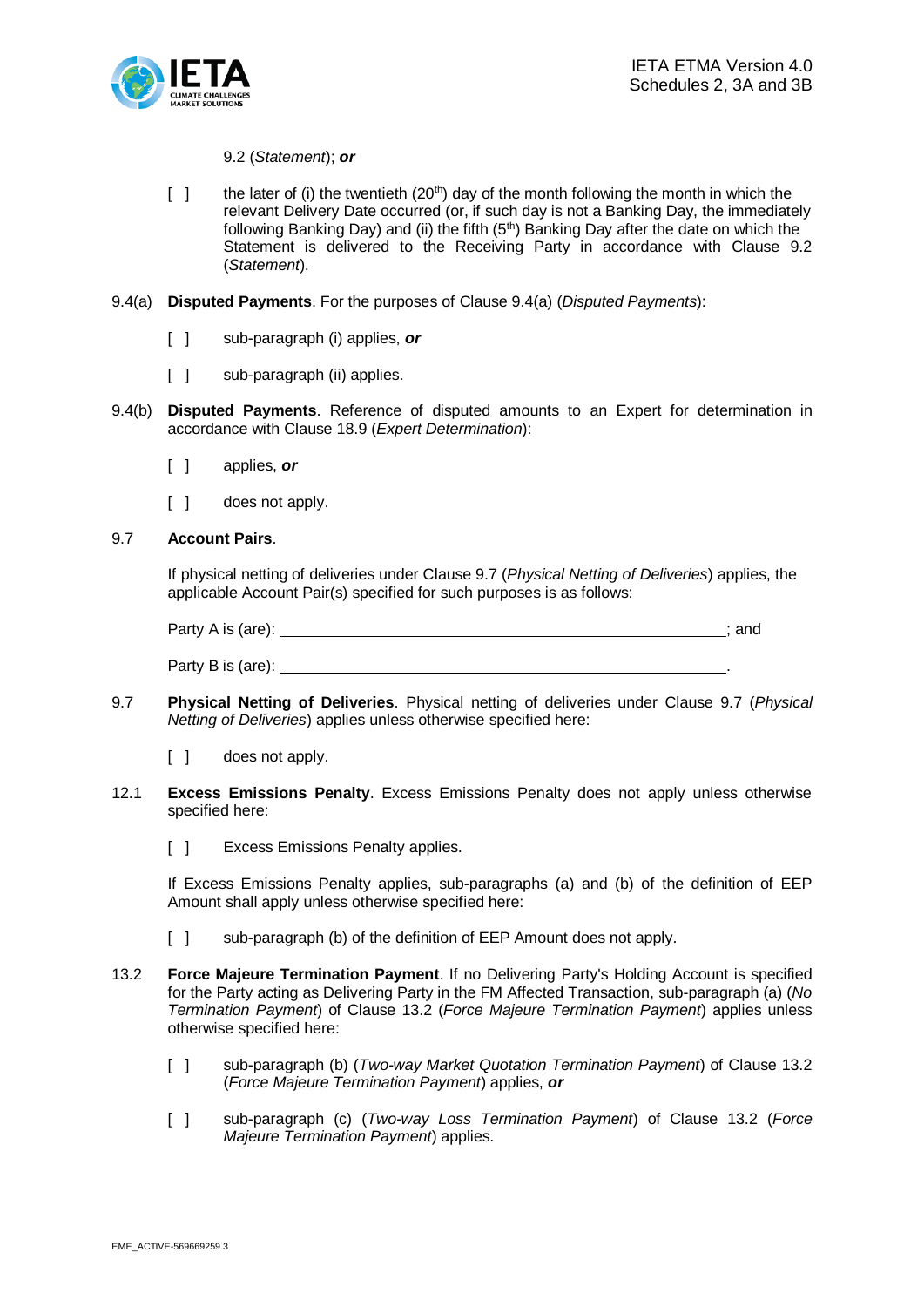

If one or more Delivering Party's Holding Account(s) are specified for the Party acting as Delivering Party in the FM Affected Transaction, sub-paragraph (c) (*Two-way Loss Termination Payment*) of Clause 13.2 (*Force Majeure Termination Payment*) applies unless otherwise specified here:

- [ ] sub-paragraph (a) (*No Termination Payment*) of Clause 13.2 (*Force Majeure Termination Payment*) applies, *or*
- [ ] sub-paragraph (b) (*Two-way Market Quotation Termination Payment*) of Clause 13.2 (*Force Majeure Termination Payment*) applies.
- 14.1 **Automatic Early Termination**. Automatic Early Termination:
	- [ ] applies to Party A, *or*
	- [ ] does not apply to Party A; and
	- [ ] applies to Party B, *or*
	- [ ] does not apply to Party B.
- 14.2(e)(ii) **Credit Support**. The expiry period applicable to any Credit Support Document or Performance Assurance is:
	- [ ] 30 days, *or*
	- [ ] . <u>. . . . . . . . . . . . . . . . .</u> .
- 14.2(f) **Cross Default**. Cross Default:
	- [ ] applies to Party A, *or*
	- [ ] does not apply to Party A; and
	- [ ] applies to Party B, *or*
	- [ ] does not apply to Party B.

If Cross Default applies, the Cross Default Threshold applicable to:

Party A is  $\epsilon$   $\qquad \qquad$  , and

- Party B is  $€$  .
- 14.2(h)(i) **Credit Rating Threshold**. The minimum Credit Rating applicable to:
	- Party A is , and

Party B is .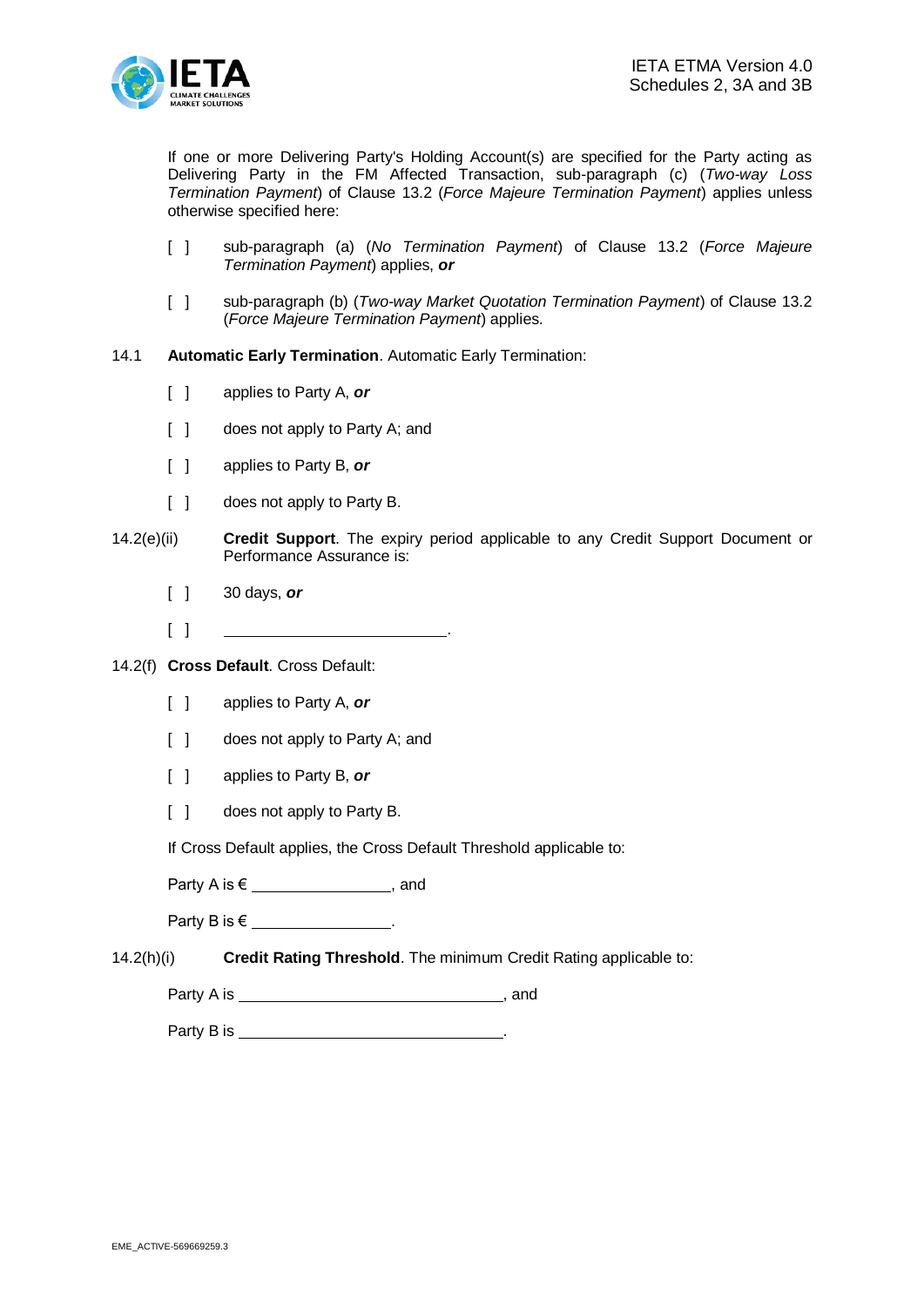

| 14.2(h)(vi) |  | Tangible Net Worth. The amount applicable to: |
|-------------|--|-----------------------------------------------|
|-------------|--|-----------------------------------------------|

Party A is  $\epsilon$  \_\_\_\_\_\_\_\_\_\_\_\_\_\_\_\_\_\_, and

Party B is  $€$  .

14.2(h)(vii) **Financial Covenants**. The ratios for each sub-clause of Clause 14.2(h)(vii) (*Financial Covenants*) for each Party are as follows:

| Party A | Party B |
|---------|---------|
| $(A)$ : | $(A)$ : |
| $(B)$ : | $(B)$ : |
| $(C)$ : | $(C)$ : |

- 14.6 **Termination Payment Method**. The applicable Termination Payment method shall be Loss, unless otherwise specified here:
	- [ ] the applicable termination payment method shall be Market Amount.
- 14.9 **Change in Taxes**. Clause 14.9 (*Changes in Taxes*):
	- [ ] applies to Party A, *or*
	- [ ] does not apply to Party A; and
	- [ ] applies to Party B, *or*
	- [ ] does not apply to Party B.
- 18.5 **Notices**. For the purpose of Clause 18.5 (*Notices*):

Address for notices or communications to Party A:

| Telex No.: _______________________________        |  |
|---------------------------------------------------|--|
|                                                   |  |
|                                                   |  |
|                                                   |  |
|                                                   |  |
| Address for notices or communications to Party B: |  |
|                                                   |  |
|                                                   |  |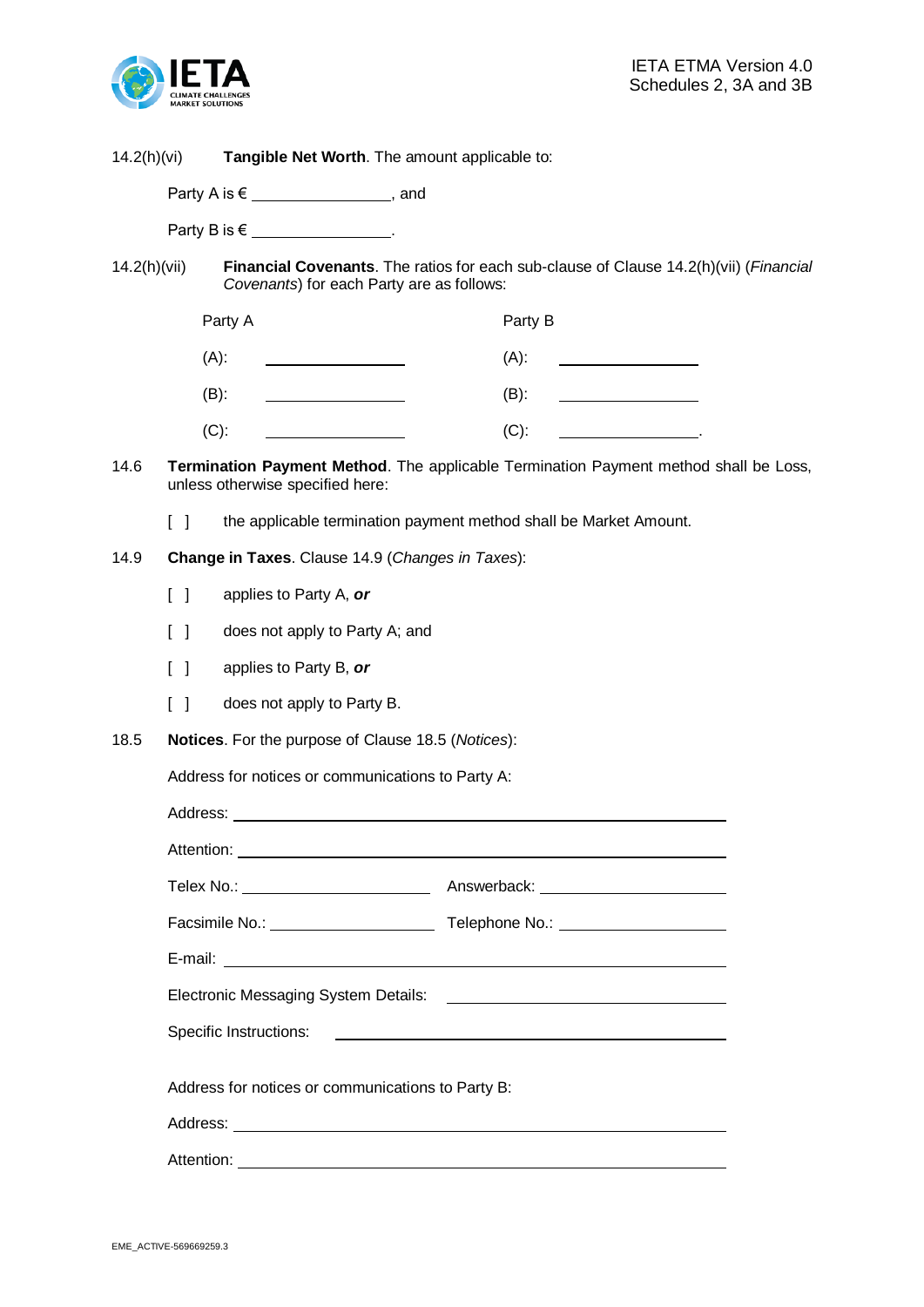

|      |                                 | Specific Instructions:                                                    | <u> 1989 - Johann Barbara, martin amerikan basar dan berasal dan berasal dalam basar dalam basar dalam basar dala</u>                                  |
|------|---------------------------------|---------------------------------------------------------------------------|--------------------------------------------------------------------------------------------------------------------------------------------------------|
| 18.7 |                                 | English law unless otherwise specified here:                              | Applicable Law. The Agreement is governed by and is to be construed in accordance with                                                                 |
|      | $\begin{bmatrix} \end{bmatrix}$ | <u> 1980 - Johann Barn, fransk politik (d. 1980)</u>                      |                                                                                                                                                        |
|      |                                 | specified here:                                                           | The Parties submit to the non-exclusive jurisdiction of the English courts unless otherwise                                                            |
|      | $\Box$                          | <u> 2008 - Jan Barnett, fransk politik (d. 1888)</u>                      |                                                                                                                                                        |
| 18.8 |                                 | Arbitration. Clause 18.8 (Arbitration):                                   |                                                                                                                                                        |
|      | $\Box$                          | applies, or                                                               |                                                                                                                                                        |
|      | $\Box$                          | does not apply.                                                           |                                                                                                                                                        |
|      |                                 | If Clause 18.8 (Arbitration) applies, the number of arbitrators shall be: |                                                                                                                                                        |
|      |                                 | <u> 1980 - Johann Barbara, martxa alemaniar arg</u>                       |                                                                                                                                                        |
|      |                                 | the place of arbitration shall be:                                        |                                                                                                                                                        |
|      |                                 |                                                                           |                                                                                                                                                        |
|      |                                 | the applicable rules of arbitration shall be:                             |                                                                                                                                                        |
|      |                                 |                                                                           | The International Chamber of Commerce Arbitration Rules, as in effect:                                                                                 |
|      |                                 | on the date of this Agreement, or<br>$\begin{bmatrix} \end{bmatrix}$      |                                                                                                                                                        |
|      |                                 | $\begin{bmatrix} 1 \end{bmatrix}$                                         | at the time of commencement of arbitration; or                                                                                                         |
|      | $\begin{bmatrix} \end{bmatrix}$ |                                                                           | The Permanent Court of Arbitration "Optional Rules for Arbitration of Disputes<br>Relating to Natural Resources and/or the Environment", as in effect: |
|      |                                 | on the date of this Agreement, or<br>$\begin{bmatrix} \end{bmatrix}$      |                                                                                                                                                        |
|      |                                 | $\begin{bmatrix} 1 \end{bmatrix}$                                         | at the time of commencement of arbitration; or                                                                                                         |
|      | $\begin{bmatrix} \end{bmatrix}$ | Rules", as in effect:                                                     | The "United Nations Commission on International Trade Law (UNCITRAL) Arbitration                                                                       |
|      |                                 | on the date of this Agreement, or<br>$\Box$                               |                                                                                                                                                        |
|      |                                 | $\begin{bmatrix} \end{bmatrix}$                                           | at the time of commencement of arbitration; or                                                                                                         |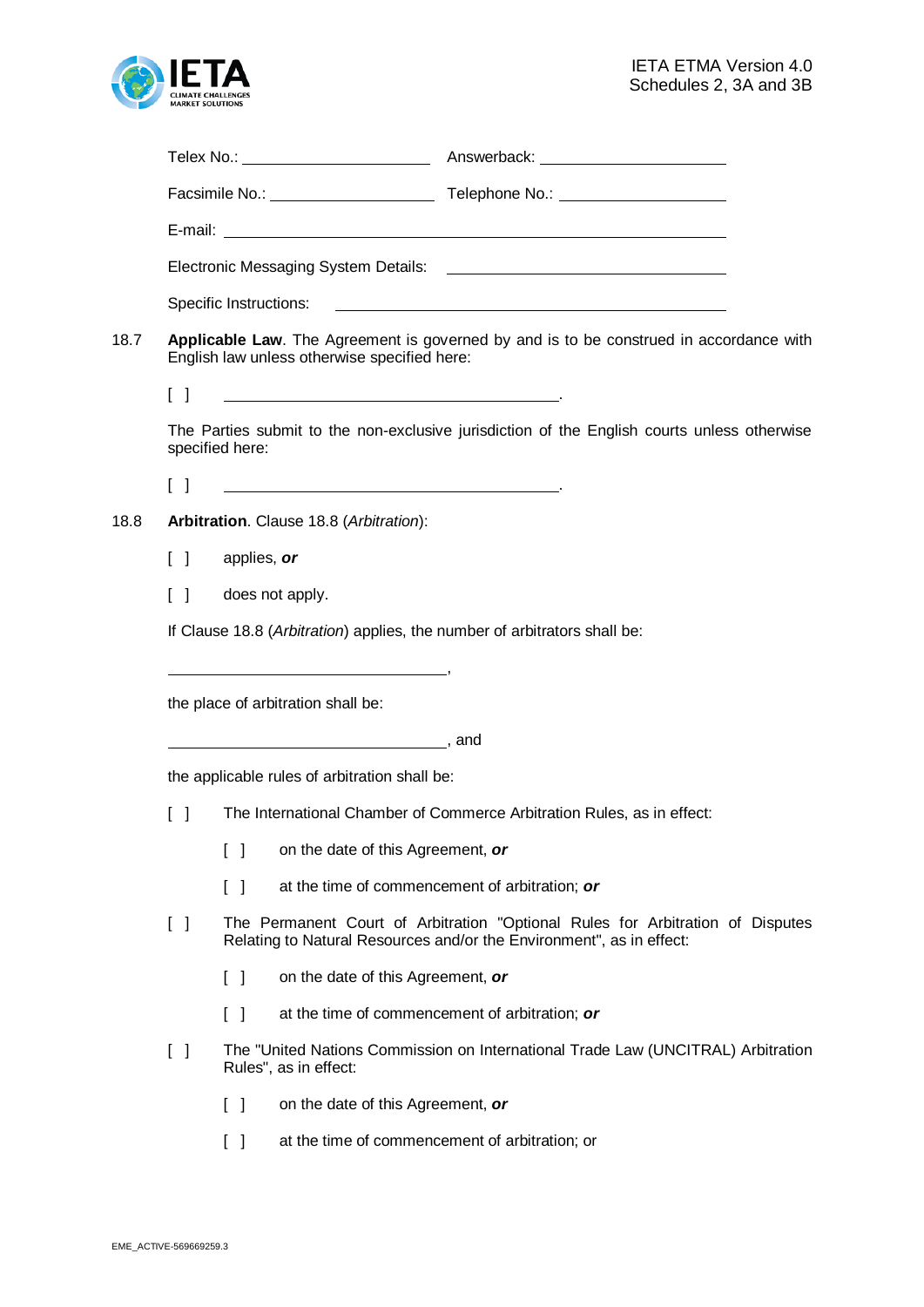

|            | $\begin{bmatrix} \\ \\ \end{bmatrix}$ | Other: $\_\_$<br>in effect:                                                                                                                                                                                                | as |
|------------|---------------------------------------|----------------------------------------------------------------------------------------------------------------------------------------------------------------------------------------------------------------------------|----|
|            |                                       | on the date of this Agreement, or<br>$\begin{bmatrix} \end{bmatrix}$                                                                                                                                                       |    |
|            |                                       | $\lceil \ \rceil$<br>at the time of commencement of arbitration.                                                                                                                                                           |    |
| 18.10      |                                       | Party Preparing this Agreement. The Party preparing this Agreement is:                                                                                                                                                     |    |
|            | $\begin{bmatrix} 1 \end{bmatrix}$     | Party A, or                                                                                                                                                                                                                |    |
|            | $\begin{bmatrix} \end{bmatrix}$       | Party B.                                                                                                                                                                                                                   |    |
| Schedule 1 |                                       | <b>Banking Day.</b> The relevant jurisdiction(s) for the purposes of the definition of Banking<br>Day are the jurisdiction(s) where the registered offices of the Parties are located,<br>unless otherwise specified here: |    |
|            | $\begin{bmatrix} \\ \\ \end{bmatrix}$ | Party A:                                                                                                                                                                                                                   |    |
|            |                                       | the principal financial centre in the country of each Holding Account specified<br>$\begin{bmatrix} \end{bmatrix}$<br>in this Schedule or the relevant Confirmation, or                                                    |    |
|            |                                       | the jurisdiction(s) of incorporation of the Parties, or<br>$\begin{bmatrix} \end{bmatrix}$                                                                                                                                 |    |
|            |                                       | $\begin{bmatrix} \\ \\ \end{bmatrix}$                                                                                                                                                                                      |    |
|            | $\begin{bmatrix} 1 \end{bmatrix}$     | Party B:                                                                                                                                                                                                                   |    |
|            |                                       | $\begin{bmatrix} \end{bmatrix}$<br>the principal financial centre in the country of each Holding Account specified<br>in this Schedule or the relevant Confirmation, or                                                    |    |
|            |                                       | the jurisdiction(s) of incorporation of the Parties, or<br>$\lceil \ \rceil$                                                                                                                                               |    |
|            |                                       | $\begin{bmatrix} \end{bmatrix}$                                                                                                                                                                                            |    |
| Schedule 1 |                                       | <b>Control and Profit Transfer Agreement.</b> Control and Profit Transfer Agreement has<br>the meaning given to it in Schedule 1 unless otherwise specified here:                                                          |    |
|            | $\begin{bmatrix} 1 \end{bmatrix}$     |                                                                                                                                                                                                                            |    |
|            | $\begin{bmatrix} \end{bmatrix}$       |                                                                                                                                                                                                                            |    |
| Schedule 1 |                                       | <b>Controlling Party. Controlling Party:</b>                                                                                                                                                                               |    |
|            | $\begin{bmatrix} 1 \end{bmatrix}$     | applies to Party A, or                                                                                                                                                                                                     |    |
|            | $\begin{bmatrix} \end{bmatrix}$       | does not apply to Party A; and                                                                                                                                                                                             |    |
|            | $\begin{bmatrix} 1 \end{bmatrix}$     | applies to Party B, or                                                                                                                                                                                                     |    |
|            | $\begin{bmatrix} 1 \end{bmatrix}$     | does not apply to Party B.                                                                                                                                                                                                 |    |
| Schedule 1 |                                       | Credit Support Document. The Credit Support Document(s) applicable to:                                                                                                                                                     |    |
|            |                                       |                                                                                                                                                                                                                            |    |
|            |                                       |                                                                                                                                                                                                                            |    |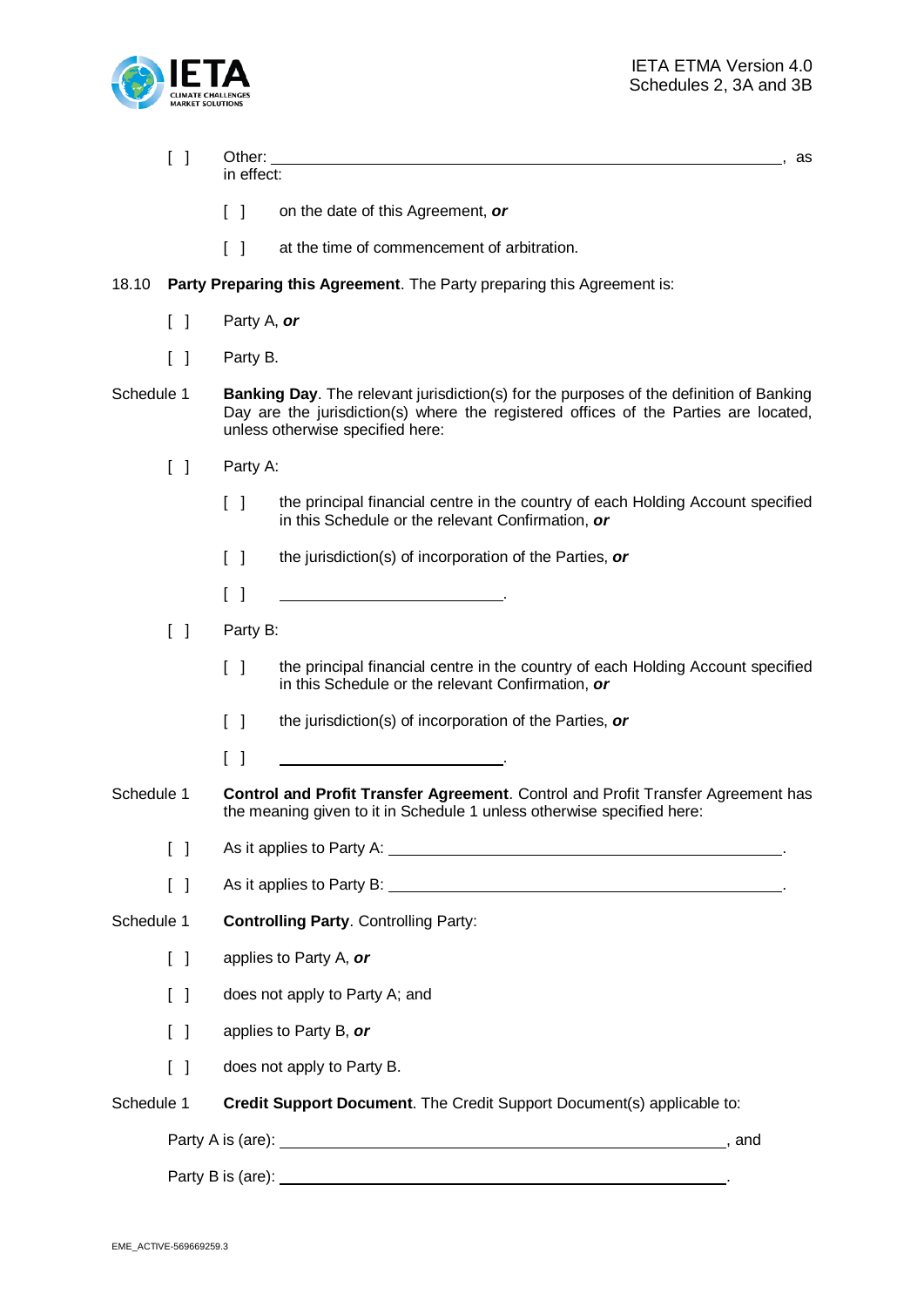

| Schedule 1    |                | <b>Credit Support Provider.</b> The Credit Support Provider applicable to:                                                                                                                                                     |                                                                                                                                                                          |
|---------------|----------------|--------------------------------------------------------------------------------------------------------------------------------------------------------------------------------------------------------------------------------|--------------------------------------------------------------------------------------------------------------------------------------------------------------------------|
|               |                |                                                                                                                                                                                                                                |                                                                                                                                                                          |
|               |                | Party B is: the contract of the contract of the contract of the contract of the contract of the contract of the contract of the contract of the contract of the contract of the contract of the contract of the contract of th |                                                                                                                                                                          |
| Schedule 1    |                | Banking Day Location applicable to:                                                                                                                                                                                            | Delivering Party's Delivery Banking Day Location. The Delivering Party's Delivery                                                                                        |
|               |                |                                                                                                                                                                                                                                |                                                                                                                                                                          |
|               |                | Party B is: the contract of the contract of the contract of the contract of the contract of the contract of the contract of the contract of the contract of the contract of the contract of the contract of the contract of th |                                                                                                                                                                          |
| Schedule 1    | applicable to: |                                                                                                                                                                                                                                | Receiving Party's Delivery Banking Day Location (as defined in Part 2 of<br>Schedule 2 (Elections)). The Receiving Party's Delivery Banking Day Location                 |
|               |                |                                                                                                                                                                                                                                |                                                                                                                                                                          |
|               |                |                                                                                                                                                                                                                                |                                                                                                                                                                          |
| Schedule 1    |                | commodity trading.]                                                                                                                                                                                                            | Specified Transaction. The definition of "Specified Transaction" is limited to the<br>following commodities: [If no election is made, "Specified Transaction" covers all |
|               |                | As it applies to Party A: Letter and the set of the set of the set of the set of the set of the set of the set of the set of the set of the set of the set of the set of the set of the set of the set of the set of the set o |                                                                                                                                                                          |
|               |                |                                                                                                                                                                                                                                |                                                                                                                                                                          |
| Bank details: |                |                                                                                                                                                                                                                                |                                                                                                                                                                          |
| Party A:      |                |                                                                                                                                                                                                                                |                                                                                                                                                                          |
|               |                |                                                                                                                                                                                                                                |                                                                                                                                                                          |
|               |                |                                                                                                                                                                                                                                |                                                                                                                                                                          |
| Party B:      |                |                                                                                                                                                                                                                                |                                                                                                                                                                          |
|               |                |                                                                                                                                                                                                                                |                                                                                                                                                                          |
|               |                |                                                                                                                                                                                                                                |                                                                                                                                                                          |
|               |                |                                                                                                                                                                                                                                |                                                                                                                                                                          |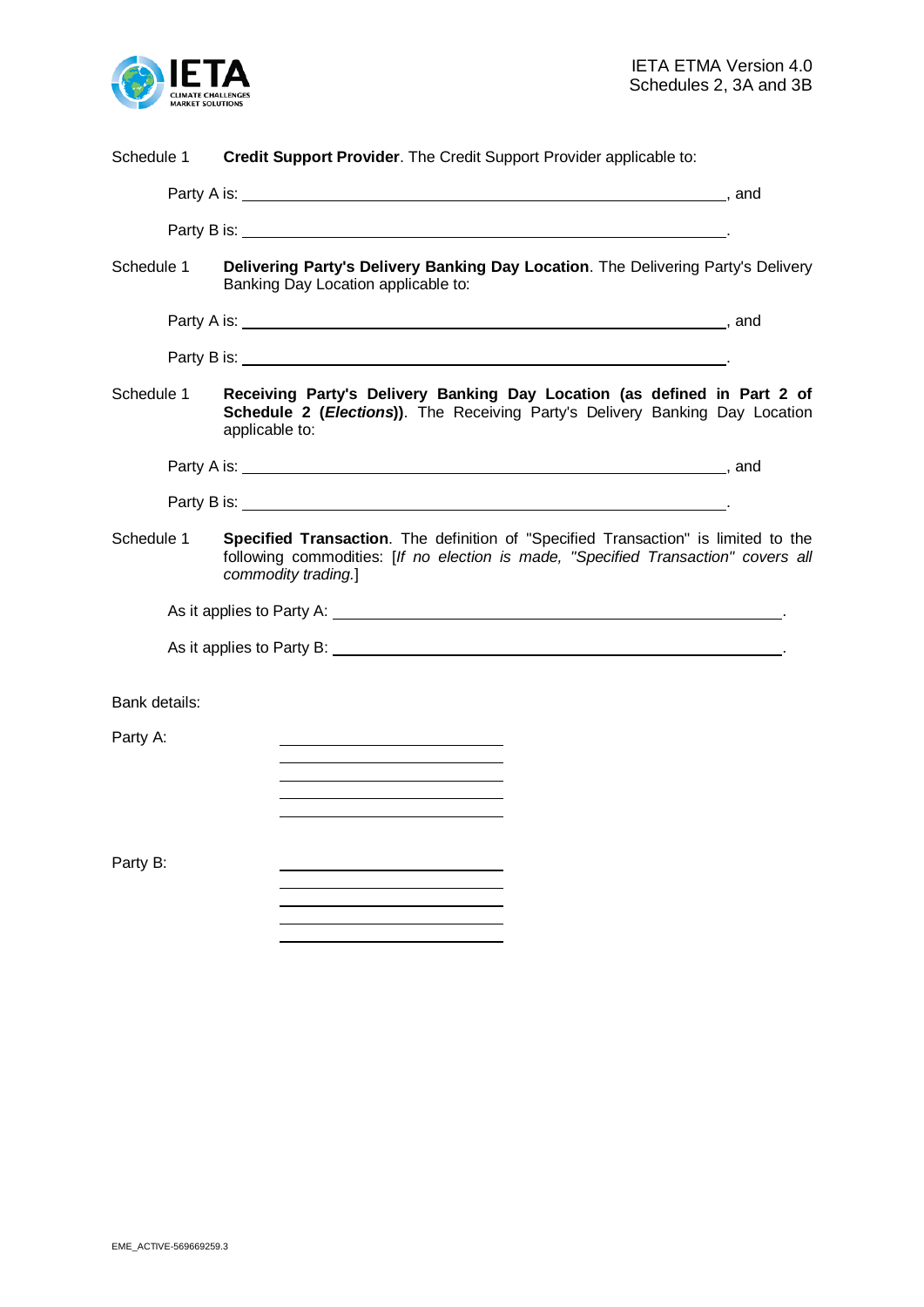

# **SCHEDULE 3A FORM OF CONFIRMATION FOR SPOT/FORWARD TRANSACTIONS**

This Confirmation evidences the terms of the binding agreement between the Delivering Party and the Receiving Party named below regarding the Transaction described in this Confirmation. This Confirmation is subject to, and supplements the Emissions Trading Master Agreement (the "**Agreement**") entered into between the Delivering Party and the Receiving Party and dated [●].

| <b>PART A</b>                                                   |                                                                                                                                                                                                                                                                                                                                                                                                                                                                                                              |  |  |
|-----------------------------------------------------------------|--------------------------------------------------------------------------------------------------------------------------------------------------------------------------------------------------------------------------------------------------------------------------------------------------------------------------------------------------------------------------------------------------------------------------------------------------------------------------------------------------------------|--|--|
|                                                                 | $[ ]$ Party A;                                                                                                                                                                                                                                                                                                                                                                                                                                                                                               |  |  |
| Delivering Party and contact person:                            | [ ] Party B                                                                                                                                                                                                                                                                                                                                                                                                                                                                                                  |  |  |
|                                                                 | $[ ]$ Party B;                                                                                                                                                                                                                                                                                                                                                                                                                                                                                               |  |  |
| Receiving Party and contact person:                             | [ ] Party A                                                                                                                                                                                                                                                                                                                                                                                                                                                                                                  |  |  |
|                                                                 | As specified in Schedule 2 (Elections) of the Agreement,<br>or if different, as follows:                                                                                                                                                                                                                                                                                                                                                                                                                     |  |  |
|                                                                 | Account Details (e.g. account number and name of<br>relevant Member State Registry)                                                                                                                                                                                                                                                                                                                                                                                                                          |  |  |
|                                                                 | (1)<br>$[\cdot]$                                                                                                                                                                                                                                                                                                                                                                                                                                                                                             |  |  |
| Receiving Party's Holding Account(s):                           | (2)<br>$[\cdot]$                                                                                                                                                                                                                                                                                                                                                                                                                                                                                             |  |  |
|                                                                 | (3)                                                                                                                                                                                                                                                                                                                                                                                                                                                                                                          |  |  |
|                                                                 | (4)<br>$[\cdot]$                                                                                                                                                                                                                                                                                                                                                                                                                                                                                             |  |  |
|                                                                 | (5)                                                                                                                                                                                                                                                                                                                                                                                                                                                                                                          |  |  |
|                                                                 |                                                                                                                                                                                                                                                                                                                                                                                                                                                                                                              |  |  |
|                                                                 | As specified in Schedule 2 (Elections) of the Agreement,<br>or if different, as follows:                                                                                                                                                                                                                                                                                                                                                                                                                     |  |  |
|                                                                 | Account Details (e.g. account number and name of<br>relevant Member State Registry)                                                                                                                                                                                                                                                                                                                                                                                                                          |  |  |
|                                                                 | (1)                                                                                                                                                                                                                                                                                                                                                                                                                                                                                                          |  |  |
| Delivering Party's Holding Account(s):                          | (2)<br>$[\cdot]$                                                                                                                                                                                                                                                                                                                                                                                                                                                                                             |  |  |
|                                                                 | (3)<br>$[\cdot] % \centering \includegraphics[width=0.9\textwidth]{images/TrDiM-Architecture.png} % \caption{The first two different values of $d \sim \tfrac{1}{\sqrt{2}}$ and $d \sim \tfrac{1}{\sqrt{2}}$ and $d \sim \tfrac{1}{\sqrt{2}}$ for $d \sim \tfrac{1}{\sqrt{2}}$ and $d \sim \tfrac{1}{\sqrt{2}}$ for $d \sim \tfrac{1}{\sqrt{2}}$ for $d \sim \tfrac{1}{\sqrt{2}}$ for $d \sim \tfrac{1}{\sqrt{2}}$ for $d \sim \tfrac{1}{\sqrt{2}}$ for $d \sim \tfrac{1}{\sqrt{2}}$ for $d \sim \tfrac{1}{$ |  |  |
|                                                                 | (4)<br>$[\cdot]$                                                                                                                                                                                                                                                                                                                                                                                                                                                                                             |  |  |
|                                                                 | (5)<br>$[\cdot]$                                                                                                                                                                                                                                                                                                                                                                                                                                                                                             |  |  |
|                                                                 |                                                                                                                                                                                                                                                                                                                                                                                                                                                                                                              |  |  |
| Party's<br>Delivery<br>Banking<br>Receiving<br>Day<br>Location: | As specified in Schedule 2 (Elections) of the Agreement,<br>or if different, as follows:                                                                                                                                                                                                                                                                                                                                                                                                                     |  |  |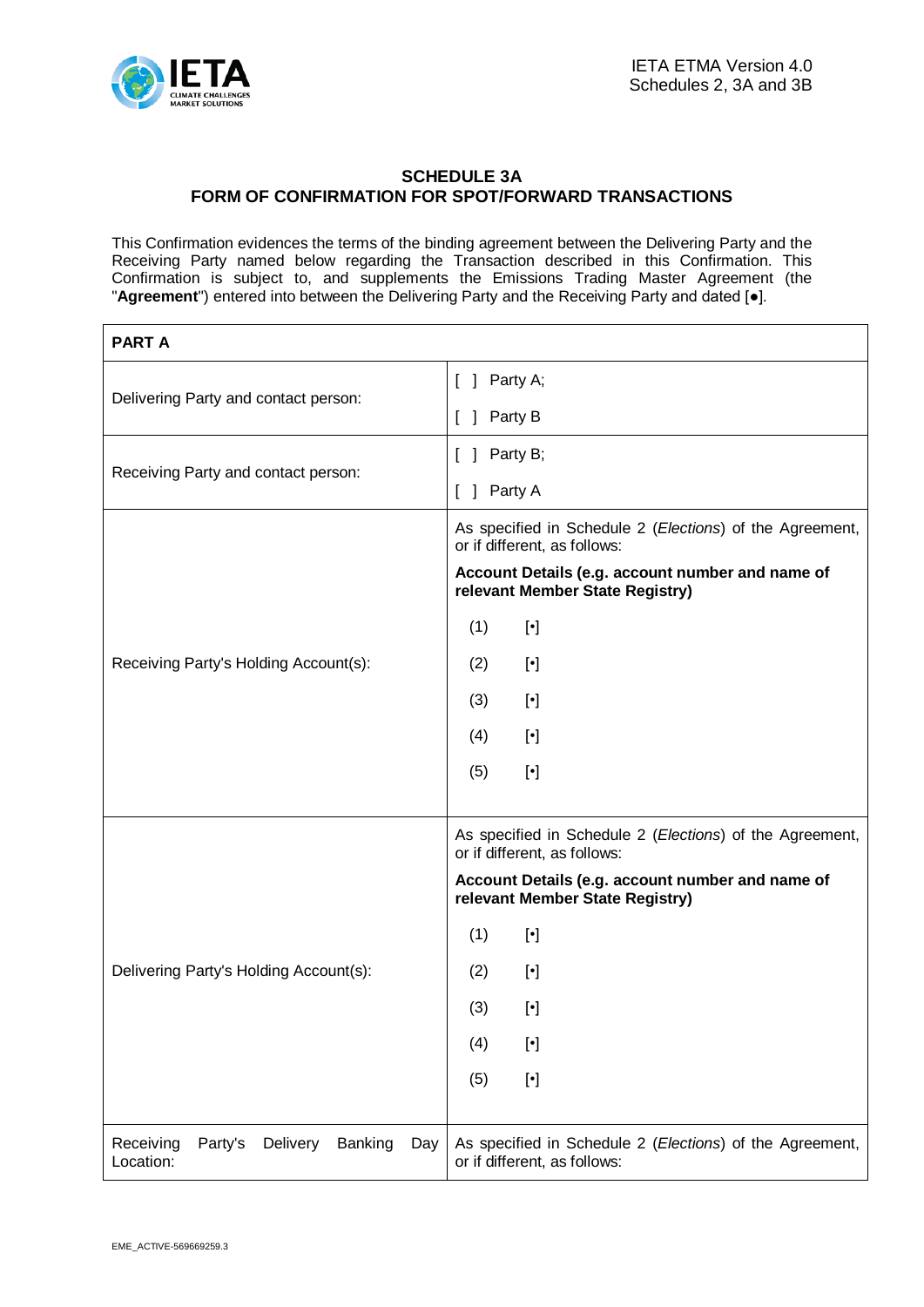

| Party's<br>Delivery<br>Delivering<br>Banking<br>Day<br>Location:                    | As specified in Schedule 2 ( <i>Elections</i> ) of the Agreement,<br>or if different, as follows:                                                                                                                                                                          |
|-------------------------------------------------------------------------------------|----------------------------------------------------------------------------------------------------------------------------------------------------------------------------------------------------------------------------------------------------------------------------|
| Trade Date and Time Transaction Agreed:                                             |                                                                                                                                                                                                                                                                            |
| Allowance Type:                                                                     | [EUA] / [AEUA]                                                                                                                                                                                                                                                             |
| Specified Period:                                                                   | Fourth Validity Period                                                                                                                                                                                                                                                     |
| PTA Quantity (for each Specified<br>Period)<br>(expressed in number of Allowances): |                                                                                                                                                                                                                                                                            |
| Delivery Date (for each PTA Quantity):                                              |                                                                                                                                                                                                                                                                            |
| Allowance Price(s):                                                                 | [•] (€ / Allowance) for each Specified Period                                                                                                                                                                                                                              |
| <b>Contract Amount:</b>                                                             | € [•]                                                                                                                                                                                                                                                                      |
| Payment Due Date:                                                                   |                                                                                                                                                                                                                                                                            |
| Base Rate:                                                                          | specified in Schedule 1 (Definitions) of the<br>Asl<br>Agreement, or if different, as follows:                                                                                                                                                                             |
|                                                                                     | $[\cdot]$                                                                                                                                                                                                                                                                  |
| Name of Broker (if applicable):                                                     |                                                                                                                                                                                                                                                                            |
|                                                                                     | As specified in Schedule 2 (Elections) of the Agreement,<br>or if different, as follows:                                                                                                                                                                                   |
| Bank details:                                                                       | Delivering Party:                                                                                                                                                                                                                                                          |
|                                                                                     | Receiving Party:                                                                                                                                                                                                                                                           |
| Netting of physical delivery obligations:                                           | The Holding Accounts [/Registry(ies)] applicable to the<br>Parties for the purposes of physical netting of deliveries<br>under Clause 9.7 (Physical Netting of Deliveries) are as<br>specified in Schedule 2 (Elections) of the Agreement, or if<br>different, as follows: |
|                                                                                     | Party A is (are): ___________________________; and                                                                                                                                                                                                                         |
|                                                                                     | Party B is (are): _________________________________.                                                                                                                                                                                                                       |
| <b>Special Conditions:</b>                                                          |                                                                                                                                                                                                                                                                            |

# **PART B**

Additional Terms:

- 1. **Definitions**. Capitalized terms not defined in this Confirmation have the meaning given to them in the Agreement.
- 2. **Counterparts**. This Confirmation may be executed and delivered in counterparts with the same effect as if both Parties had executed and delivered the same copy, and when each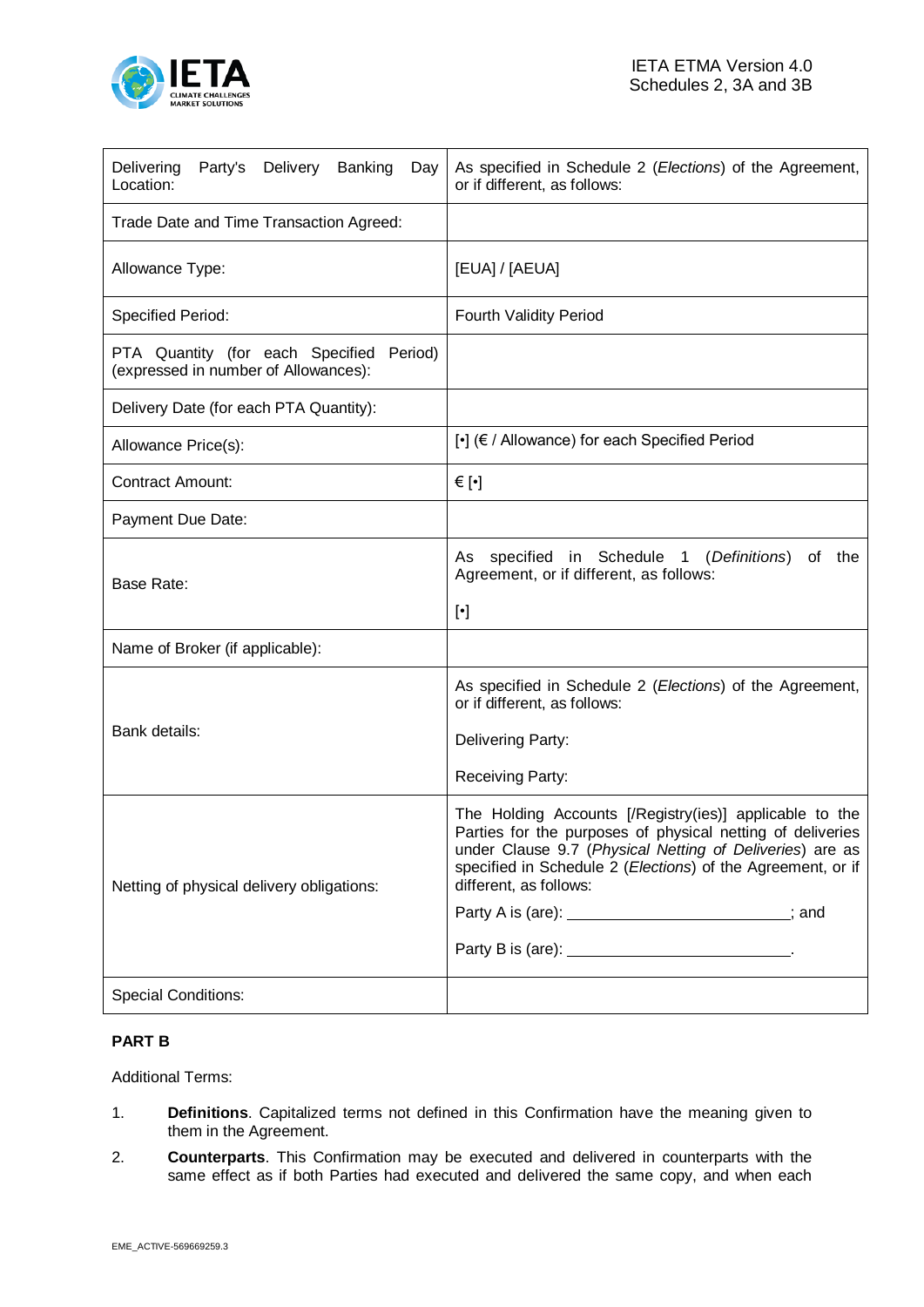

Party has signed and delivered a counterpart, all counterparts together constitute one agreement that evidences a Transaction under the Agreement. Delivery of a copy of this Confirmation by facsimile is good and sufficient delivery.

- 3. **Authority**. Each Party executing this Confirmation represents that the execution, delivery and performance of this Confirmation have been duly authorised by all necessary action and that the person executing this Confirmation has the authority to execute and deliver it on behalf of such Party.
- 4. **Relationship Between the Parties**. Each Party represents to the other that:
	- a. **Non-Reliance**. It is acting for its own account, and it has made its own independent decisions to enter into the Transaction and as to whether the Transaction is appropriate or proper for it based upon its own judgement and upon advice from such advisers as it has deemed necessary. It is not relying on any communication (written or oral) of the other Party as investment advice or as a recommendation to enter into the Transaction; it being understood that information and explanations related to the terms and conditions of the Transaction are not to be considered investment advice or a recommendation to enter into the Transaction. No communication (written or oral) received from the other Party is to be deemed to be an assurance or guarantee as to the expected results of the Transaction.
	- b. **Assessment and Understanding**. It is capable of assessing the merits of and understanding (on its own behalf or through independent professional advice), and understands and accepts, the terms, conditions and risks of the Transaction. It is also capable of assuming, and assumes, the risks of the Transaction.
	- c. **Status of Parties**. The other party is not acting as a fiduciary for or an adviser to it in respect of the Transaction.

If this Confirmation correctly sets out the terms of our agreement, please sign and return a copy of this Confirmation within three (3) Banking Days from receipt of this Confirmation. If you believe that this Confirmation does not correctly set out the terms of our agreement, send a response within three (3) Banking Days from receipt of this Confirmation that sets out in detail the alleged inaccuracy.

If your response contains additional or different terms from those set out in this Confirmation or this Agreement, they only become part of the Transaction if we expressly agree to them in a supplemental written confirmation.

| Dated:           | Dated:           |
|------------------|------------------|
| Signed:<br>Name: | Signed:<br>Name: |
| Title:           | Title:           |

Duly authorised on behalf of the Delivering PartyDuly authorised on behalf of the Receiving Party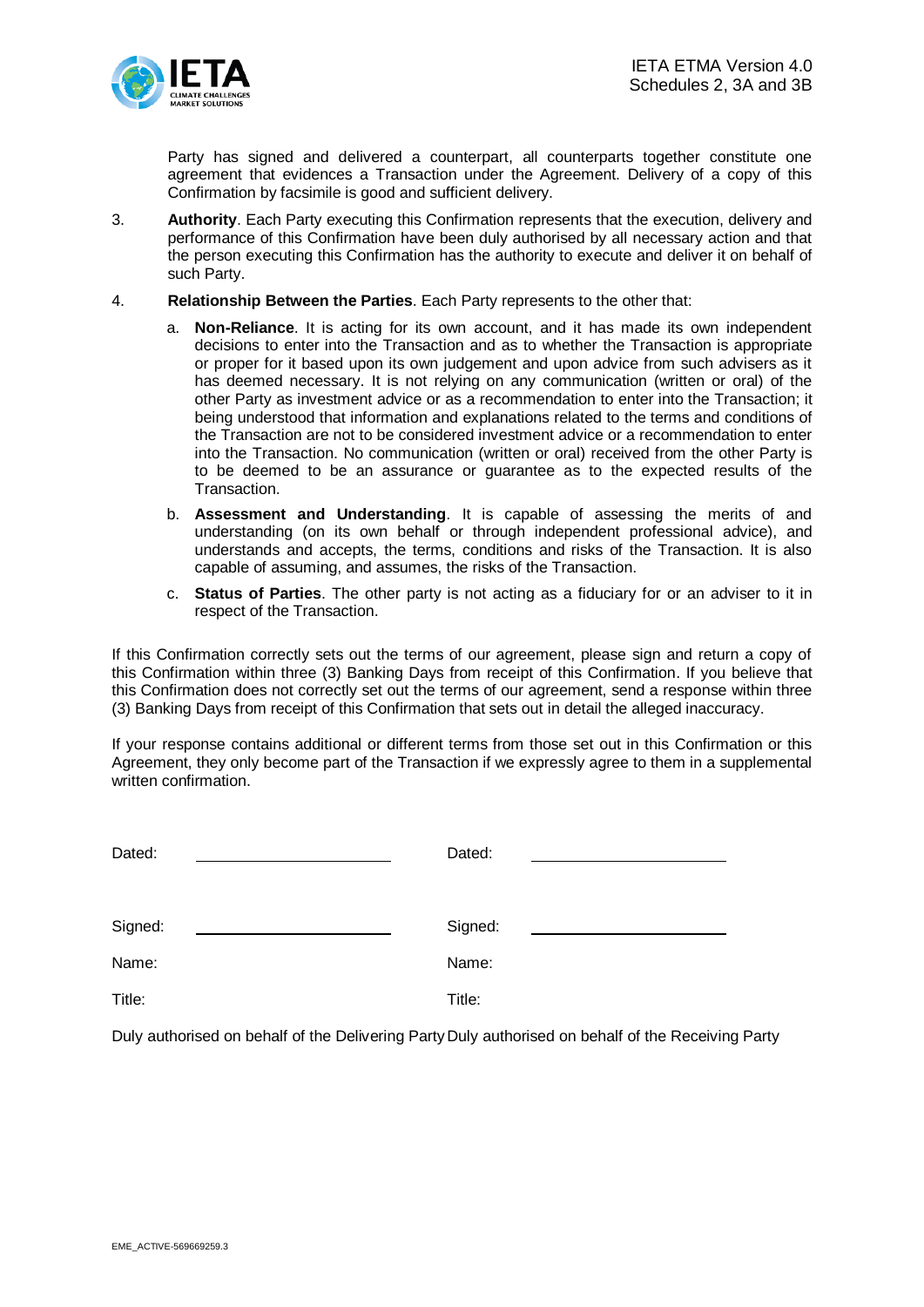

## **SCHEDULE 3B FORM OF CONFIRMATION FOR OPTION TRANSACTIONS**

This Confirmation evidences the terms of the binding agreement between Party A and Party B regarding the Option Transaction described in Part A below, together with the terms and conditions of the Transaction described in Part B below, to be entered into in the event that the Buyer exercises its right under the Option Transaction.

This Confirmation evidences a Transaction under the Emissions Trading Master Agreement entered into between the Seller and Buyer dated as of [•] (the "**Agreement**").

This Confirmation is subject to, supplements and forms part of the Agreement.

| <b>PART A:</b>                                       |                                                                                     |
|------------------------------------------------------|-------------------------------------------------------------------------------------|
| Seller and contact person:                           | $[ ]$ Party A;                                                                      |
|                                                      | [ ] Party B                                                                         |
| Buyer and contact person:                            | $[ ]$ Party B;                                                                      |
|                                                      | Party A<br>$\Box$                                                                   |
| <b>Trade Date and Time Transaction</b><br>agreed:    |                                                                                     |
| Option Style:                                        | American / Bermudan / European                                                      |
| Option Type:                                         | Put / Call                                                                          |
| Expiration Date(s):                                  |                                                                                     |
| <b>Expiration Time:</b>                              | [XX:XX in 24-hour format], [location] time]                                         |
| Potential Exercise Dates (Bermudan<br>options only): |                                                                                     |
| <b>Automatic Exercise:</b>                           | Will not apply unless otherwise specified here:                                     |
| Premium:                                             |                                                                                     |
| Premium Payment Date:                                |                                                                                     |
| Reference Price:                                     |                                                                                     |
| <b>PART B:</b>                                       |                                                                                     |
| Buyer's Holding Account(s):                          | Account Details (e.g. account number and<br>name of relevant Member State Registry) |
|                                                      | (1)<br>$[\cdot]$                                                                    |
|                                                      | (2)<br>$[\cdot]$                                                                    |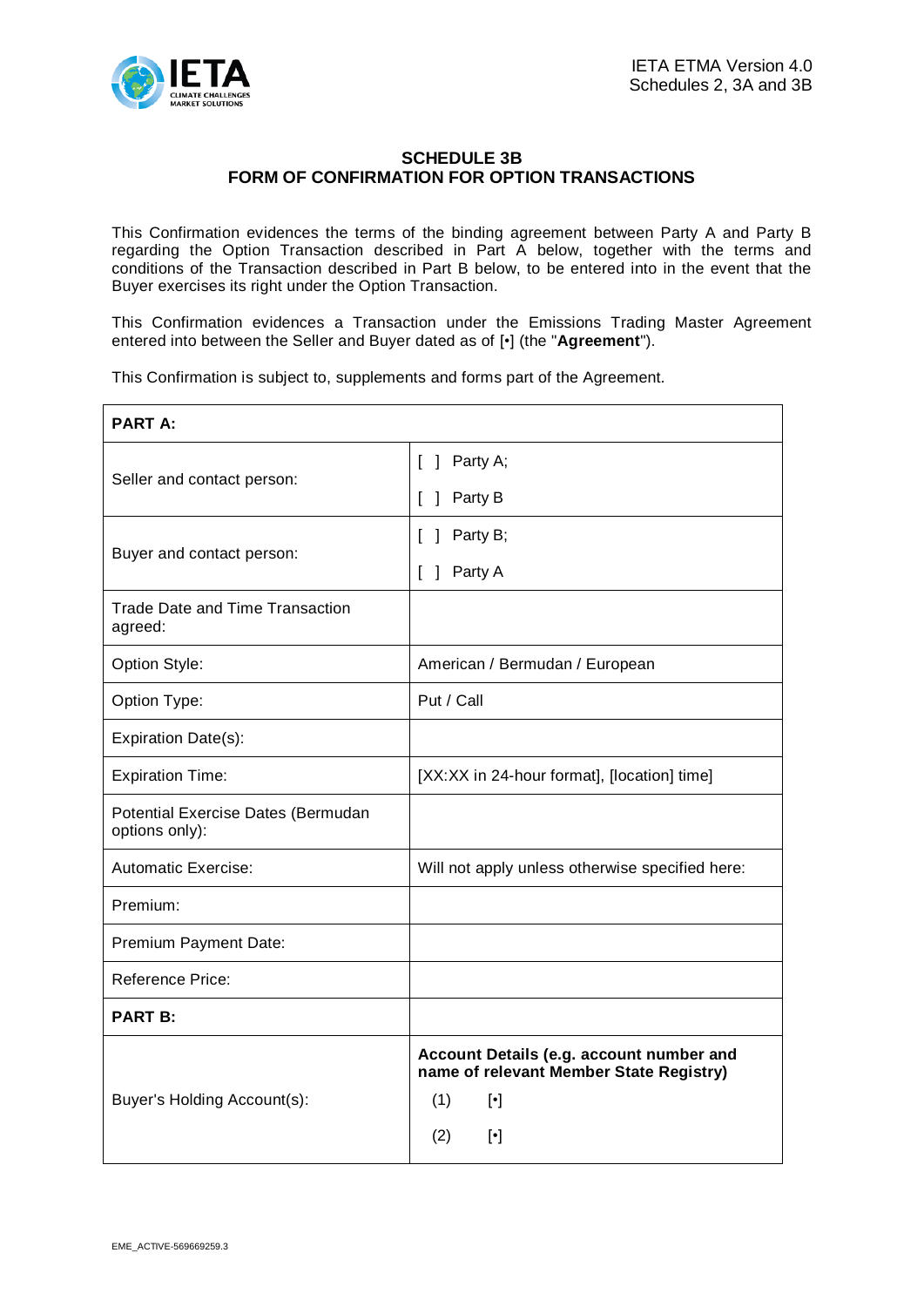

|                                                                                     | (3)<br>$[\cdot]$                                                                                                                                                                                                                                                                                                                                                                                                                                                                                             |
|-------------------------------------------------------------------------------------|--------------------------------------------------------------------------------------------------------------------------------------------------------------------------------------------------------------------------------------------------------------------------------------------------------------------------------------------------------------------------------------------------------------------------------------------------------------------------------------------------------------|
|                                                                                     | (4)<br>$[\cdot]$                                                                                                                                                                                                                                                                                                                                                                                                                                                                                             |
|                                                                                     | (5)<br>$[\cdot]$                                                                                                                                                                                                                                                                                                                                                                                                                                                                                             |
|                                                                                     |                                                                                                                                                                                                                                                                                                                                                                                                                                                                                                              |
|                                                                                     | Account Details (e.g. account number and<br>name of relevant Member State Registry)                                                                                                                                                                                                                                                                                                                                                                                                                          |
|                                                                                     | (1)<br>$[\cdot]$                                                                                                                                                                                                                                                                                                                                                                                                                                                                                             |
| Seller's Holding Account(s):                                                        | $[\cdot]$<br>(2)                                                                                                                                                                                                                                                                                                                                                                                                                                                                                             |
|                                                                                     | (3)<br>$[\cdot]$                                                                                                                                                                                                                                                                                                                                                                                                                                                                                             |
|                                                                                     | (4)<br>$[\cdot]$                                                                                                                                                                                                                                                                                                                                                                                                                                                                                             |
|                                                                                     | $[\cdot] % \centering \includegraphics[width=0.9\textwidth]{images/TrDiM-Architecture.png} % \caption{The first two different values of $d \sim \tfrac{1}{\sqrt{2}}$ and $d \sim \tfrac{1}{\sqrt{2}}$ and $d \sim \tfrac{1}{\sqrt{2}}$ for $d \sim \tfrac{1}{\sqrt{2}}$ and $d \sim \tfrac{1}{\sqrt{2}}$ for $d \sim \tfrac{1}{\sqrt{2}}$ for $d \sim \tfrac{1}{\sqrt{2}}$ for $d \sim \tfrac{1}{\sqrt{2}}$ for $d \sim \tfrac{1}{\sqrt{2}}$ for $d \sim \tfrac{1}{\sqrt{2}}$ for $d \sim \tfrac{1}{$<br>(5) |
| <b>Buyer's Delivery Banking Day Location:</b>                                       | As specified in Schedule 2 (Elections) of the<br>Agreement, or if different, as follows:                                                                                                                                                                                                                                                                                                                                                                                                                     |
| Seller's Delivery Banking Day Location:                                             | As specified in Schedule 2 (Elections) of the<br>Agreement, or if different, as follows:                                                                                                                                                                                                                                                                                                                                                                                                                     |
| Allowance Type:                                                                     | [EUA] / [AEUA]                                                                                                                                                                                                                                                                                                                                                                                                                                                                                               |
| <b>Specified Period:</b>                                                            | Fourth Validity Period                                                                                                                                                                                                                                                                                                                                                                                                                                                                                       |
| PTA Quantity (for each Specified<br>Period) (expressed in number of<br>Allowances): |                                                                                                                                                                                                                                                                                                                                                                                                                                                                                                              |
| Delivery Date (for each PTA Quantity):                                              |                                                                                                                                                                                                                                                                                                                                                                                                                                                                                                              |
| Strike Price(s):                                                                    | [•] (€ / Allowance) for each Specified Period                                                                                                                                                                                                                                                                                                                                                                                                                                                                |
| Allowance Price(s) (per Allowance):                                                 | € [•]                                                                                                                                                                                                                                                                                                                                                                                                                                                                                                        |
| <b>Contract Amount:</b>                                                             | € [•]                                                                                                                                                                                                                                                                                                                                                                                                                                                                                                        |
| Payment Due Date:                                                                   |                                                                                                                                                                                                                                                                                                                                                                                                                                                                                                              |
| <b>Base Rate:</b>                                                                   | As specified in Schedule 1 (Definitions) of the<br>Agreement, or if different, as follows:                                                                                                                                                                                                                                                                                                                                                                                                                   |
|                                                                                     | $[\cdot]$                                                                                                                                                                                                                                                                                                                                                                                                                                                                                                    |
| Name of Broker (if applicable):                                                     |                                                                                                                                                                                                                                                                                                                                                                                                                                                                                                              |
| Bank details:                                                                       | As specified in Schedule 2 (Elections) of the<br>Agreement, or if different, as follows:<br>Delivering Party:                                                                                                                                                                                                                                                                                                                                                                                                |
|                                                                                     |                                                                                                                                                                                                                                                                                                                                                                                                                                                                                                              |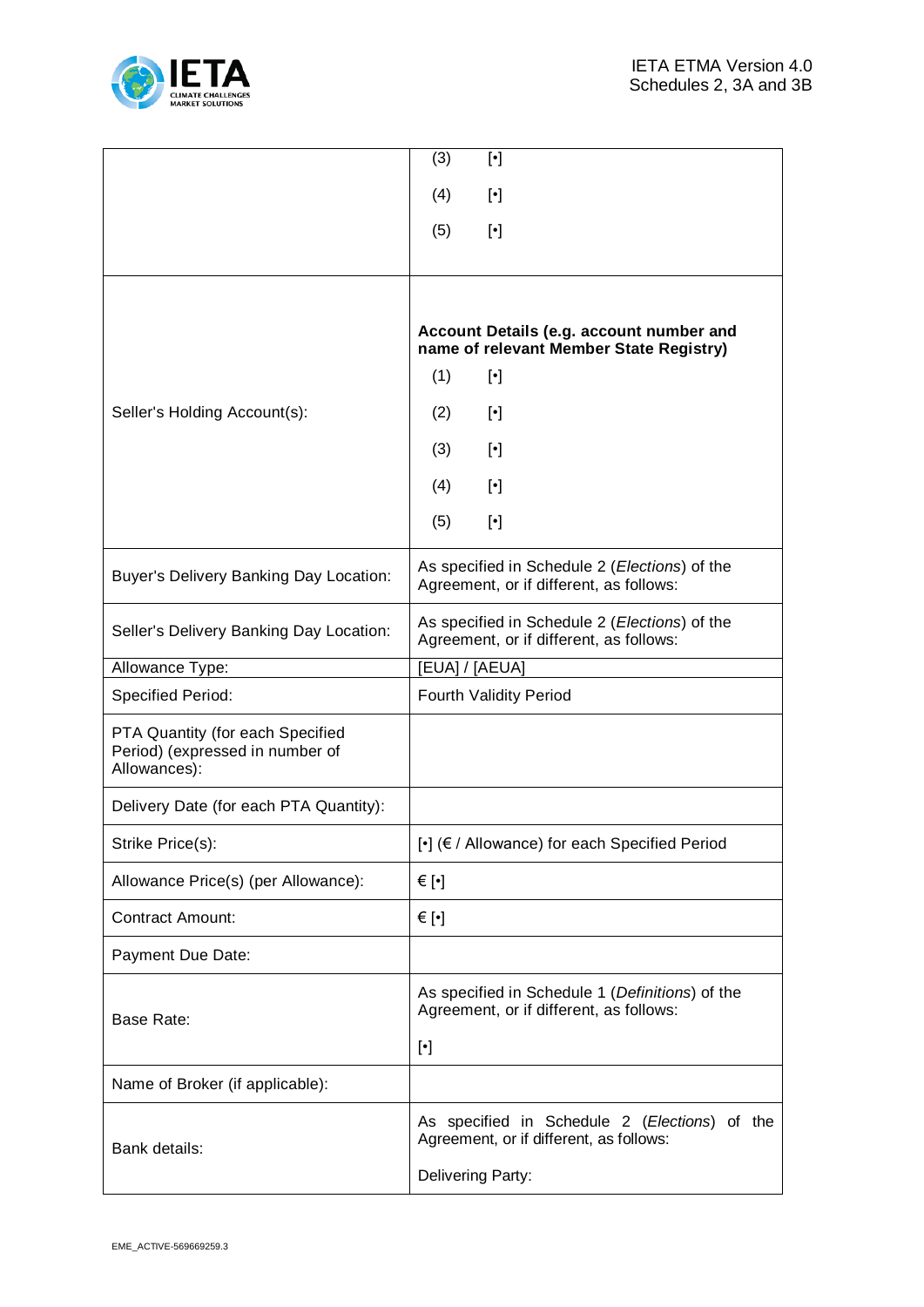

|                                           | <b>Receiving Party:</b>                                                                                                                                                                                                                                 |
|-------------------------------------------|---------------------------------------------------------------------------------------------------------------------------------------------------------------------------------------------------------------------------------------------------------|
| Netting of physical delivery obligations: | The Registry (ies) applicable to the Parties for the<br>purposes of physical netting of deliveries under<br>clause 9.7 (Physical Netting of Deliveries) are as<br>specified in Schedule 2 (Elections) of the<br>Agreement, or if different, as follows: |
|                                           | ∶ and                                                                                                                                                                                                                                                   |
|                                           | Party B is (are): <u>________</u>                                                                                                                                                                                                                       |
| Special Conditions:                       |                                                                                                                                                                                                                                                         |

#### **PART C:**

Additional Terms:

- 1. **Definitions**. Capitalized terms not defined in this Confirmation have the meaning given to them in the Agreement.
- 2. **Counterparts**. This Confirmation may be executed and delivered in counterparts with the same effect as if both Parties had executed and delivered the same copy, and when each Party has signed and delivered a counterpart, all counterparts together constitute one agreement that evidences a binding supplement to the Agreement. Delivery of a copy of this Confirmation by facsimile is good and sufficient delivery.
- 3. **Authority**. Each Party executing this Confirmation represents that the execution, delivery and performance of this Confirmation have been duly authorized by all necessary action and that the person executing this Confirmation has the authority to execute and deliver it on behalf of such Party.
- 4. **Relationship Between the Parties**. Each Party represents to the other that:
	- a. **Non-Reliance**. It is acting for its own account, and it has made its own independent decisions to enter into the Transaction and as to whether the Transaction is appropriate or proper for it based upon its own judgement and upon advice from such advisers as it has deemed necessary. It is not relying on any communication (written or oral) of the other Party as investment advice or as a recommendation to enter into the Transaction; it being understood that information and explanations related to the terms and conditions of the Transaction are not to be considered investment advice or a recommendation to enter into the Transaction. No communication (written or oral) received from the other Party is to be deemed to be an assurance or guarantee as to the expected results of the Transaction.
	- b. **Assessment and Understanding**. It is capable of assessing the merits of and understanding (on its own behalf or through independent professional advice), and understands and accepts, the terms, conditions and risks of the Transaction. It is also capable of assuming, and assumes, the risks of the Transaction.
	- c. **Status of Parties**. The other party is not acting as a fiduciary for or an adviser to it in respect of the Transaction.

If this Confirmation correctly sets out the terms of our agreement, please sign and return a copy of this Confirmation within three (3) Banking Days from receipt of this Confirmation. If you believe that this Confirmation does not correctly set out the terms of our agreement, send a response within three (3) Banking Days from receipt of this Confirmation that sets out in detail the alleged inaccuracy.